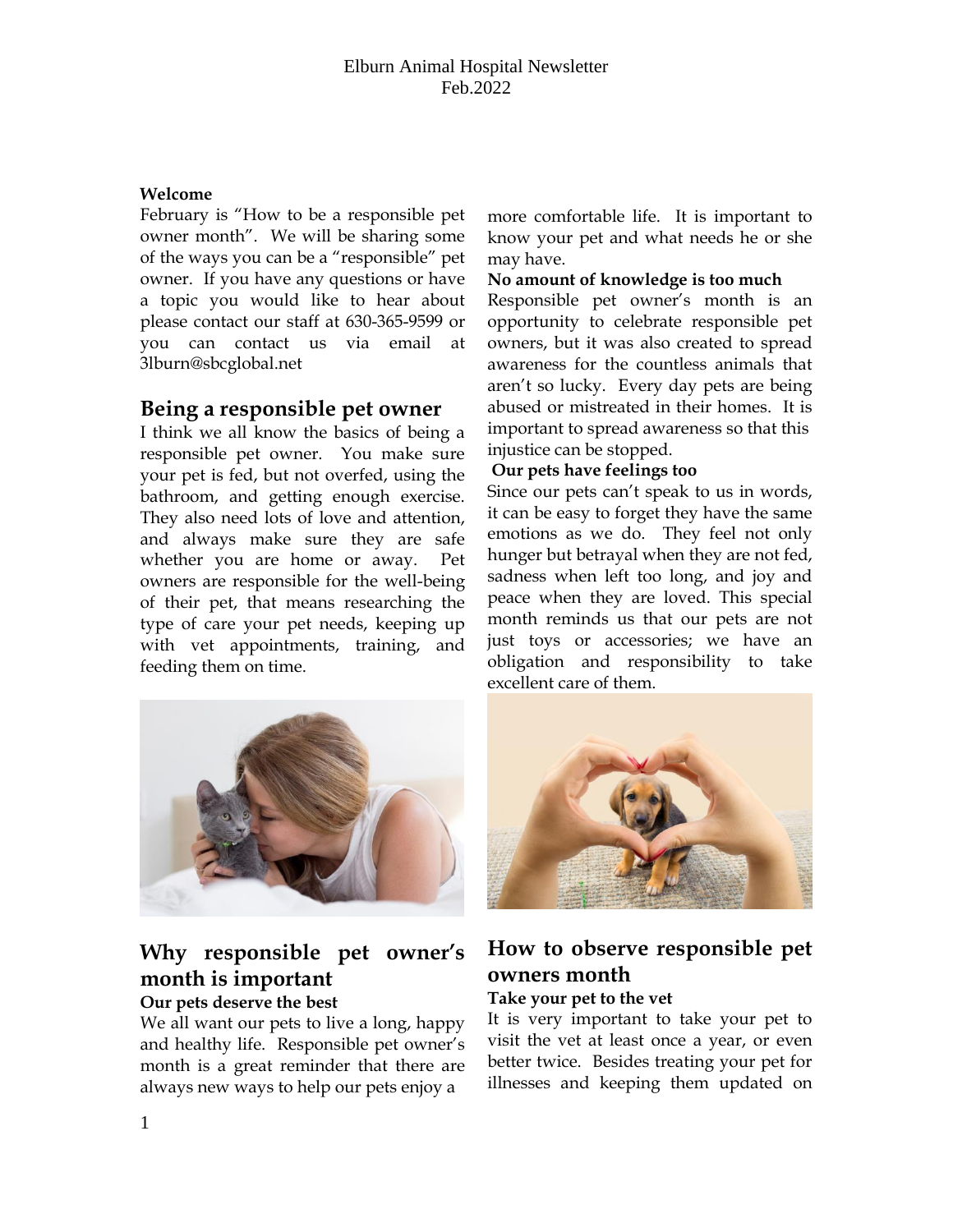vaccines, your vet can also provide you with all of the information you will need on your pets needs regarding diet, exercise, and living environment. If you haven't brought your pet to see the vet in a while, it's time!

### **Feed your pet a well-balanced and nutritious diet**

Different pets need different diets, and it is essential that you know what type of food and portions your pet needs. A regular, portion controlled diet can help your pet live the best possible life. This is a great topic to bring up when visiting your vet.

## **Pet proof your home**

A common mistake that many pet owners make is failing to realize all of the hidden dangers for their pet right inside their home. Responsible pet owners month is a perfect occasion to pet proof your home. Research household products, foods, house plants, and objects that can be a potential hazard to your pet. Dogs and cats are naturally curious, so be sure to place these items in a place they cannot get to them.

**February is also "Pet Dental Health month"!** Your dog or cat need their teeth examined every time they go to see their vet. It is recommended to brush your pet's teeth every day with a soft bristle toothbrush, but use pet tooth paste only, not human toothpaste. Some dogs and cats need to have their teeth professionally cleaned at least once a year by their vet. Having bad teeth and gums can cause other serious health conditions such as heart, liver and kidney disease, so get them used to brushing daily!